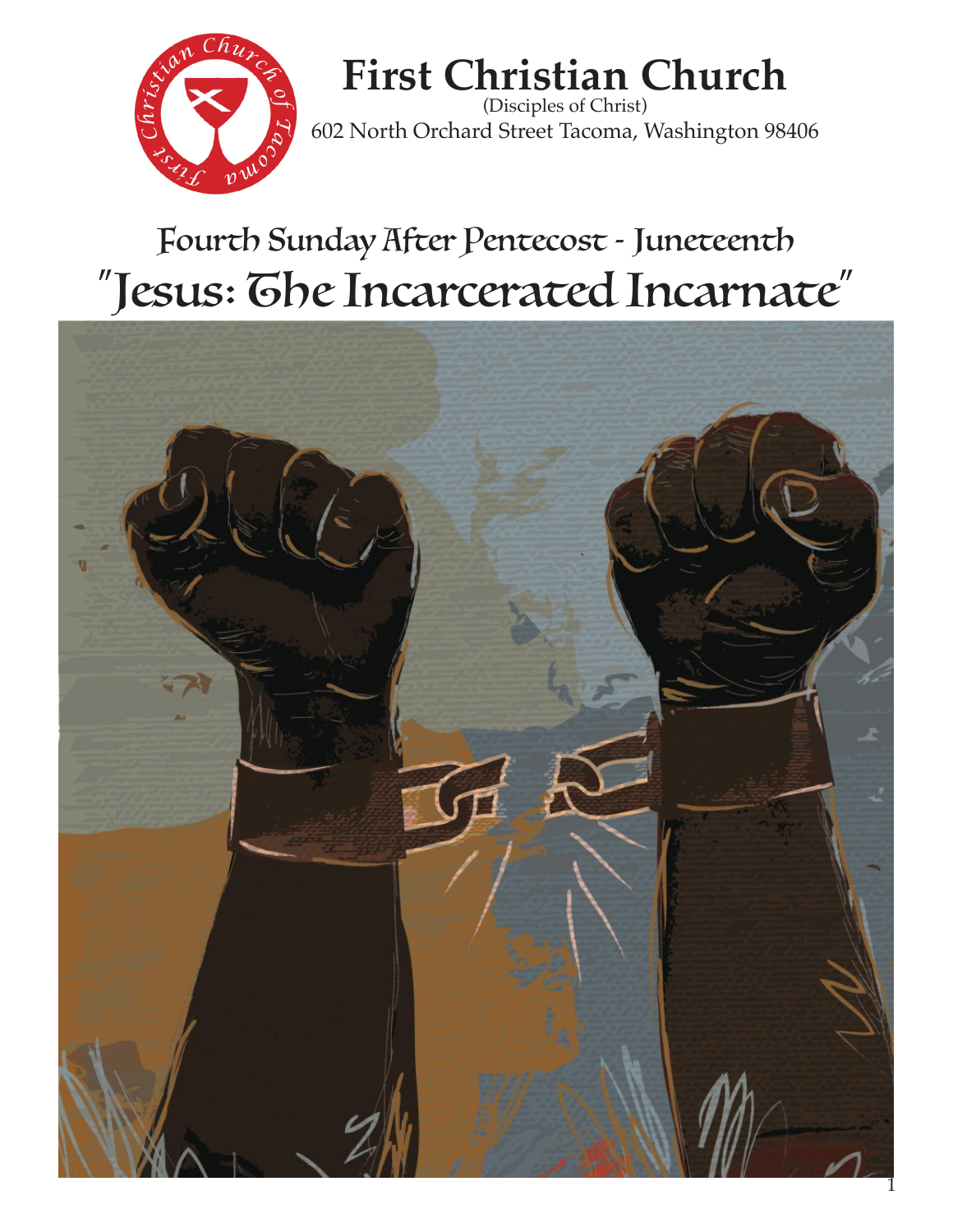#### **June 20, 2021**

**Doug Welcome:** Good morning. I welcome you to worship wherever you may find yourselves in this moment. As we prepare our hearts and minds for worship, I invite you to gather your communion elements, perhaps a candle if you'd like to light that, to remind you of God's presence in your midst. Let us pause and give thanks to the God who holds each of us this day, and in this service and who calls us to justice and freedom for all. Let us worship.

#### **Prelude FCC Trio (**Ben, Sam, and Plum)

## *All Things Bright and Beautiful*

#### \*\*Call to Worship **Florette** Ebengho

We gather in the presence of God - the One who frees and empowers those on the margins. The One who hears the cries of the oppressed and charges those with privilege and positions of power to do what is just and what is righteous. We gather in the presence of God - who liberates and calls each of us to be conscious citizens, standing up for our siblings in need. Let us worship God.

#### **OPENING SONG FCC Trio**

#### *Fairest lord Jesus*

# **LISTENING TO GOD IN PRAYER**

With Pastor Doug Collins Music by Ben Smith, Solo Piano *Hear Our Prayer*

#### **Morning Prayer**

I invite you to join me in the pastoral prayer.

Oh God, who comes in the form of the Christ, who stands with those in prison walls, those of physical barriers, and those of spiritual and mental barriers to the freedom and the joy with which you have created each and every one of us, we give you thanks for this day. We give you thanks for the many whose lives have been lived out to continue working for your freedom for all. We give you thanks for the message of Juneteenth, to those in Texas on that fateful day, 156 years ago. And we give you thanks for your convicting love, which sets none of us free from our own actions and our own place in makes manifest your creation and your realm, here and now.

We give you thanks for the community which calls us and names us, and for that on which you would focus our minds and our attention this morning. That justice may fall down on all. That justice may flow through the streets and through our homes and through the prisons. And that all may know your love and that all may sing peace.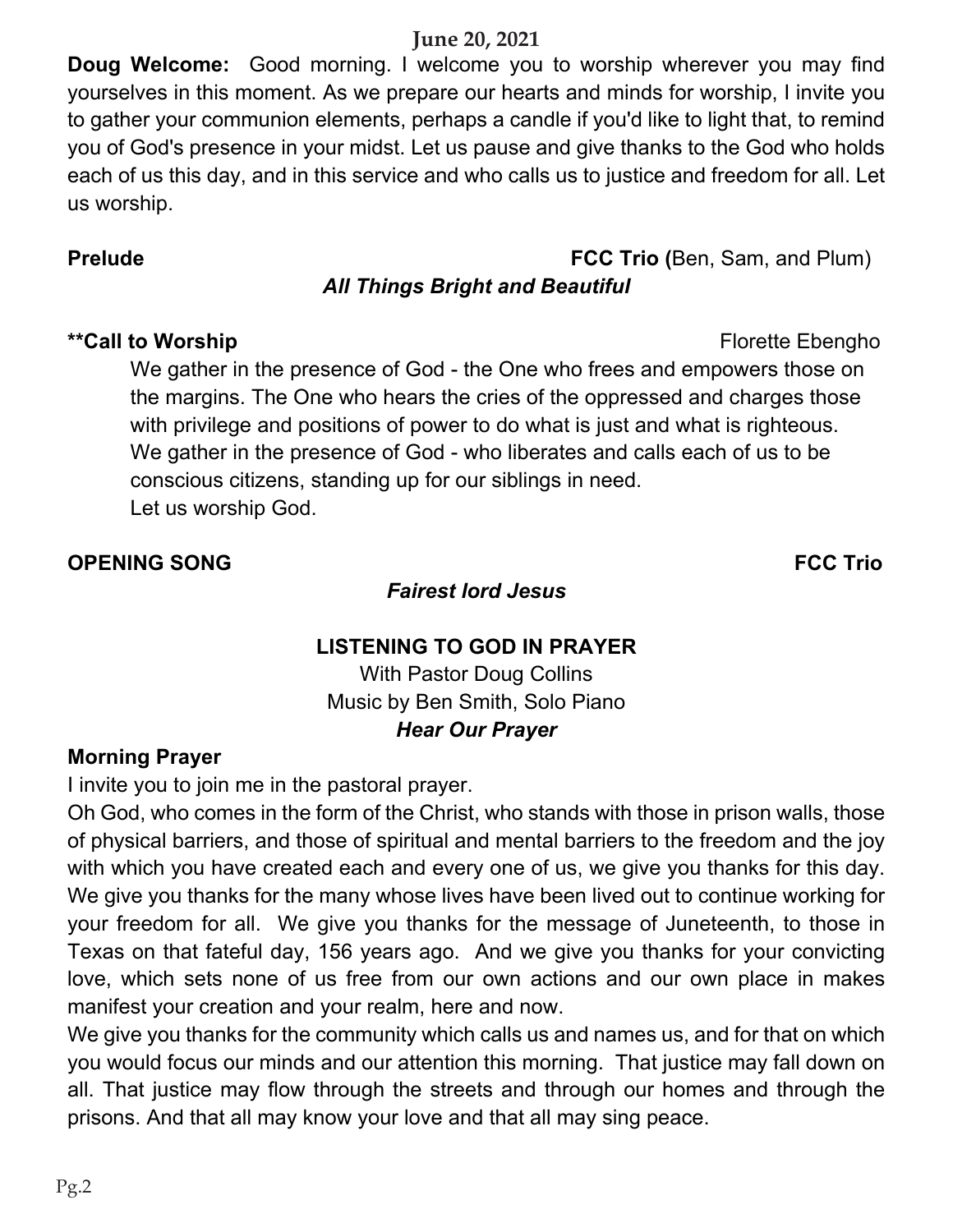We bring much to you this morning and we pray for those whose bodies and minds are in need of healing. We pray for all nations, seeking peace that your wisdom will fill the leaders of nations and of groups, small and large, that you would help us know the power we possess, using our own hands and feet to make known your justice.

So together, let us pray aloud the prayer your son has taught us, however, we know best saying: Our Creator, who art in heaven, hallowed be Thy name, Thy kindom come. Thy will be done on earth as it is in heaven. Give us this day, our daily bread and forgive us our sins as we forgive those who sin against us. And lead us, not into temptation, but deliver us from evil for thine is the kindom, the power, and the glory forever. Amen

#### **Bringing Words to Life**

With Florette Ebengho

#### **Luke 5:27-32**

<sup>27</sup> After this he went out and saw a tax collector named Levi, sitting at the tax booth; and he said to him, "Follow me." <sup>28</sup> And he got up, left everything, and followed him.

<sup>29</sup> Then Levi gave a great banguet for him in his house; and there was a large crowd of tax collectors and others sitting at the table with them. **<sup>30</sup>**The Pharisees and their scribes were complaining to his disciples, saying, "Why do you eat and drink with tax collectors and sinners?" <sup>31</sup> Jesus answered, "Those who are well have no need of a physician, but those who are sick; <sup>32</sup> I have come to call not the righteous but sinners to repentance."

#### **Feasting on the Word with Pastor Doug Collins** "Jesus: The Incarcerated Incarnate"

On the eve of January 1<sup>st</sup>, 1863, enslaved and free African Americans gathered in churches and homes across the United States as they prepared for the long-awaited moment for the Emancipation Proclamation to finally take effect. Long before the days of the internet, according to the Smithsonian National Museum of African American History and Culture, the spread of the news was carried out primarily by Union soldiers, many of whom were Black, who marched across plantations and many of the major cities of the south, where they read aloud personal copies of the Proclamation for all to hear. And though this day in history marked a new era for hundreds of thousands of African Americans who would spend their newly found freedom in pursuit of reuniting with loved ones and fighting to reclaim and recover from all that had been stolen from them, the state of Texas, still under Confederate control, was not bound to implement the new Proclamation. It wasn't until just 156 years ago yesterday, June  $19<sup>th</sup>$ , 1865, when approximately 2,000 Union troops made their way to Galveston Bay, Texas to announce that by presidential decree, the 250,000 children of God who were still enslaved there, were free. This day came to be known as Juneteenth.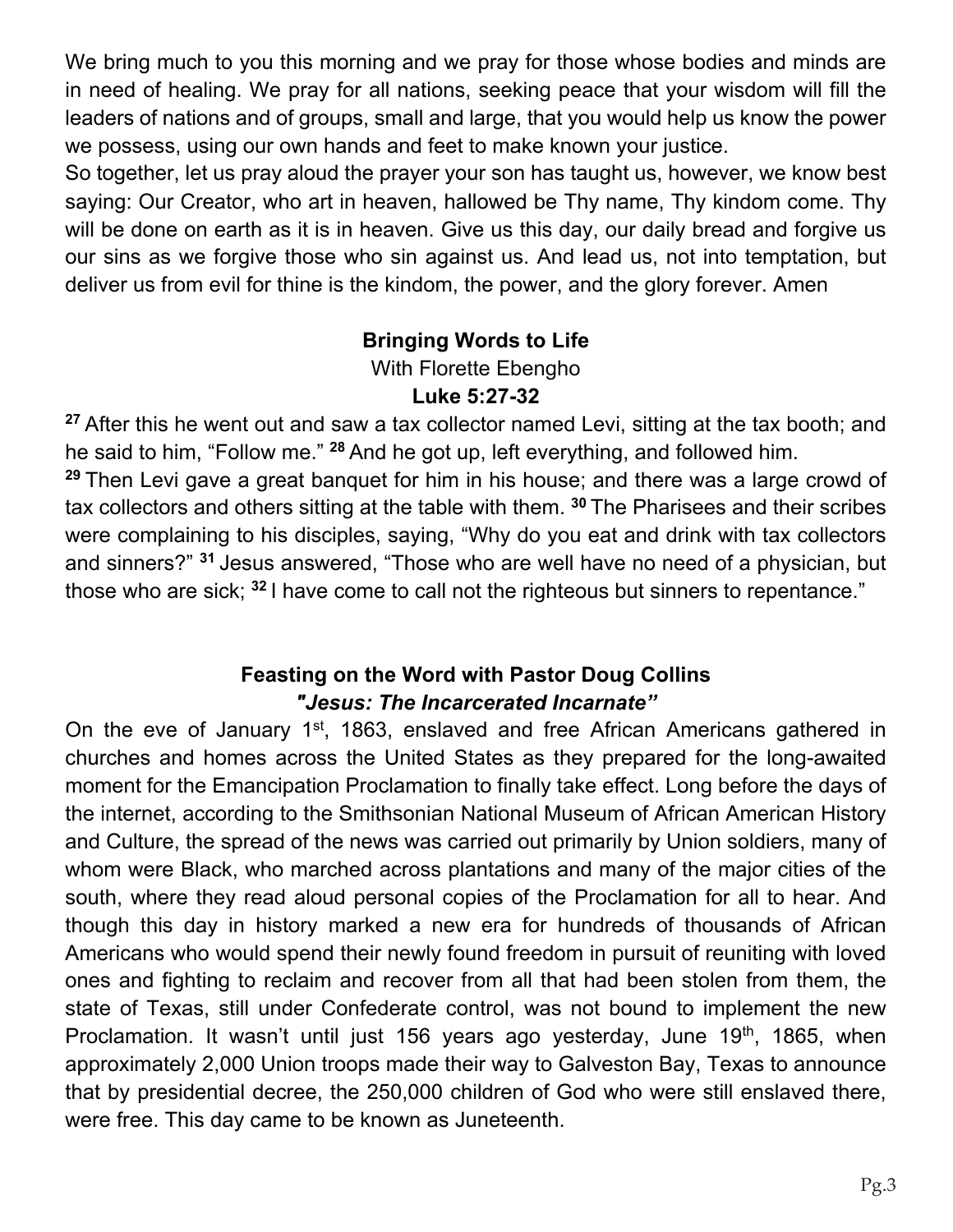We pause this morning, remembering all whose lives and way of life were taken away, whose dignity was stripped bare at the evil hand of white supremacy. We lift up and celebrate the giants of the movement for freedom and civil rights, and as we'll see in our study of Luke, we'll note the Spirit's essential role in working through and with human beings, for none other than the work of liberation, of freeing each one in bondage to live out their life as God has so consecrated. But the work, as Jesus reminds us, is far from over.

It was that very same year of Juneteenth, 165, when one plantation would be kept wide open. It was in 165 when a new organization was formed to keep that one remaining plantation running, known today as the American Correctional Association. Yes, the law indeed stated that African Americans could no longer be owned as slaves, the law on the books stated that they were to be considered equal and free, and yet who can expect a system that is designed with only some in mind to benefit all?

Not even a few months had passed between the last of enslaved Texans' promise of freedom before the white regime created a new set of rules that would not only disempower freed African Americans but would keep many of them and their children locked up for many more generations, trumping up charges and casting a stone on those with black and brown skin to blame for the inequalities which were thrust upon them in the first place.

We recognize the significance of Juneteenth in the United States because it is a day to celebrate the end of one era of oppression, and yet we don't have to look too far today to see the rippling effects of that oppression as it continues to disempower black and brown individuals in the United States today.

In her book, "The New Jim Crow: Mass Incarceration in the Age of Colorblindness," Michelle Alexander writes: "The genius of the current caste system, and what most distinguishes it from its predecessors, is that it appears voluntary. People choose to commit crimes, and that's why they are locked up or locked out, we are told. This feature makes the politics of responsibility particularly tempting, as it appears the system can be avoided with good behavior. But herein lies the trap. All people make mistakes. All of us are sinners. All of us are criminals. All of us violate the law at some point in our lives. In fact, if the worst thing you have ever done is speed ten miles over the speed limit on the freeway, you have put yourself and others at more risk of harm than someone smoking marijuana in the privacy of his or her living room. Yet there are people in the United States serving life sentences for first-time drug offenses, something virtually unheard of anywhere else in the world."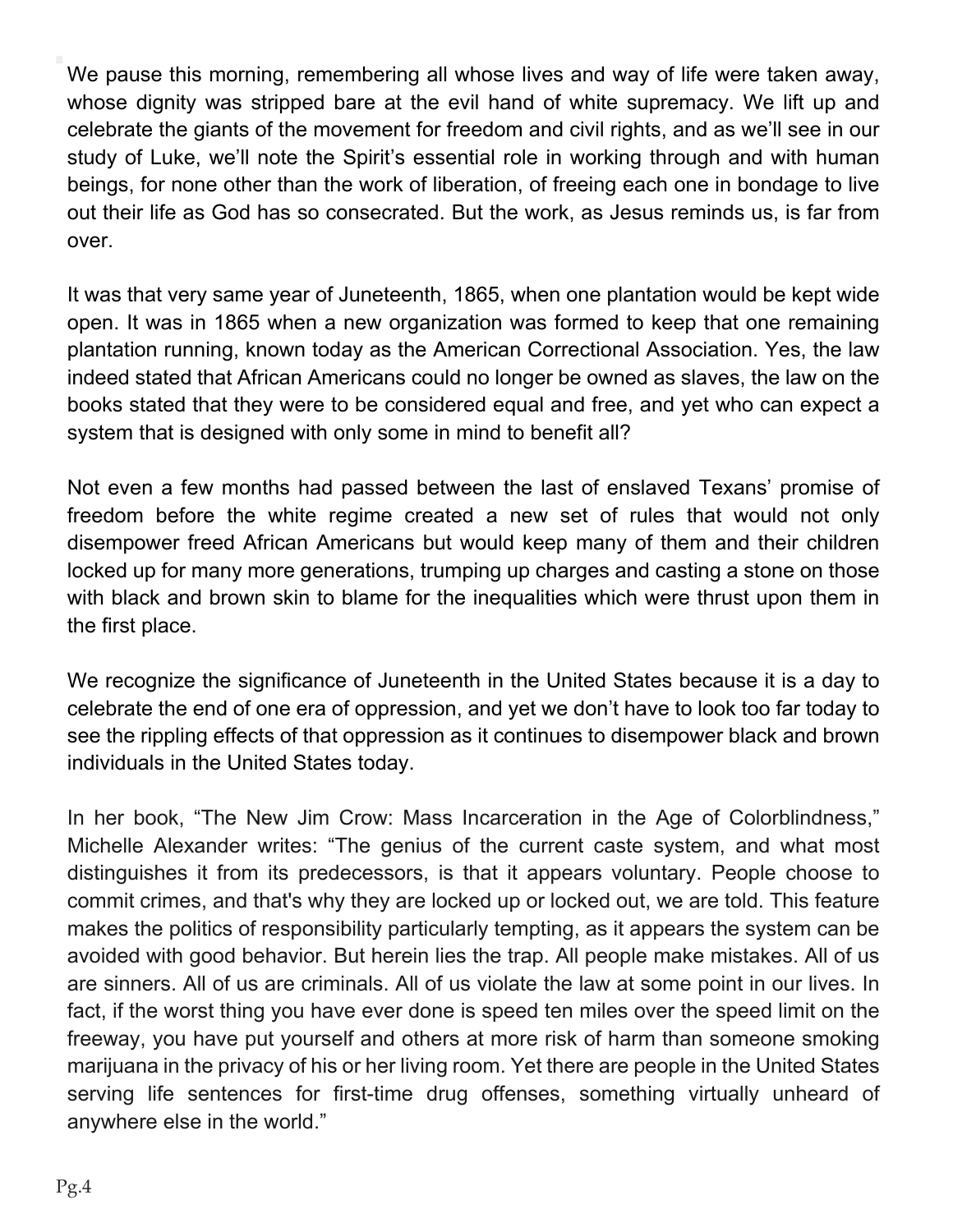The Gospel for this morning speaks a word to each of us who find ourselves eager to learn about what we can do about this system we find ourselves in. Jesus had been travelling around at this point in the Book of Luke, gaining notoriety for not just his words of peace and liberation, but for the healing he had caused to take place. He knew full well the weight of bearing charges that were trumped up without cause and yet God-with-us took the form of our human flesh so as to show us the extravagance of God's care for human suffering, for humans, God's children.

Jesus was filled with the Holy Spirit, the text says, travelling to Galilee to read before the people an old scroll from the Prophet Isaiah himself.

"The Spirit of the Lord is upon me, because he has anointed me to bring good news to the poor. He has sent me to proclaim release to the captives and recovery of sight to the blind, to let the oppressed go free, to proclaim the year of the Lord's favor."

Jesus rolled up the scroll and looked around at his followers, practically falling over themselves trying to lean in and hear every last word Jesus might have to say about this familiar religious text they had come to know so well. They looked to him, as if to say, "okay, now what?"

"Today, the scripture has been fulfilled in your hearing."

"Today this scripture has been fulfilled in your hearing." They were amazed by his statement, transfixed by his words which felt so familiar yet left them with so many questions.

Founder and President of The Exodus Foundation, Madeline McClenney-Sadler, writes about how many in society are so obsessed with status – status, not just of who has what, but who has done what, who will do what, who can do what. She describes the listeners' response to Jesus as a background check of sorts; "Isn't this guy the son of Joseph?!"

The question is an attempt to make sense of this thing Jesus is pushing at that doesn't make sense in the worldly scheme of life. How could it be that this man who is here to bring the Word of God to us, be telling us about all these calamities in which God didn't swoop in and fix it all for us? How could it be that Jesus is who he claims to be, and yet his message compels us into action, rather than allowing us to sit on our hands and just be thankful that God's got it all under control?

The truth of the day was met with rage. It was met with rage because it didn't free the people there to hear it from recognizing their own complacency in keeping the structures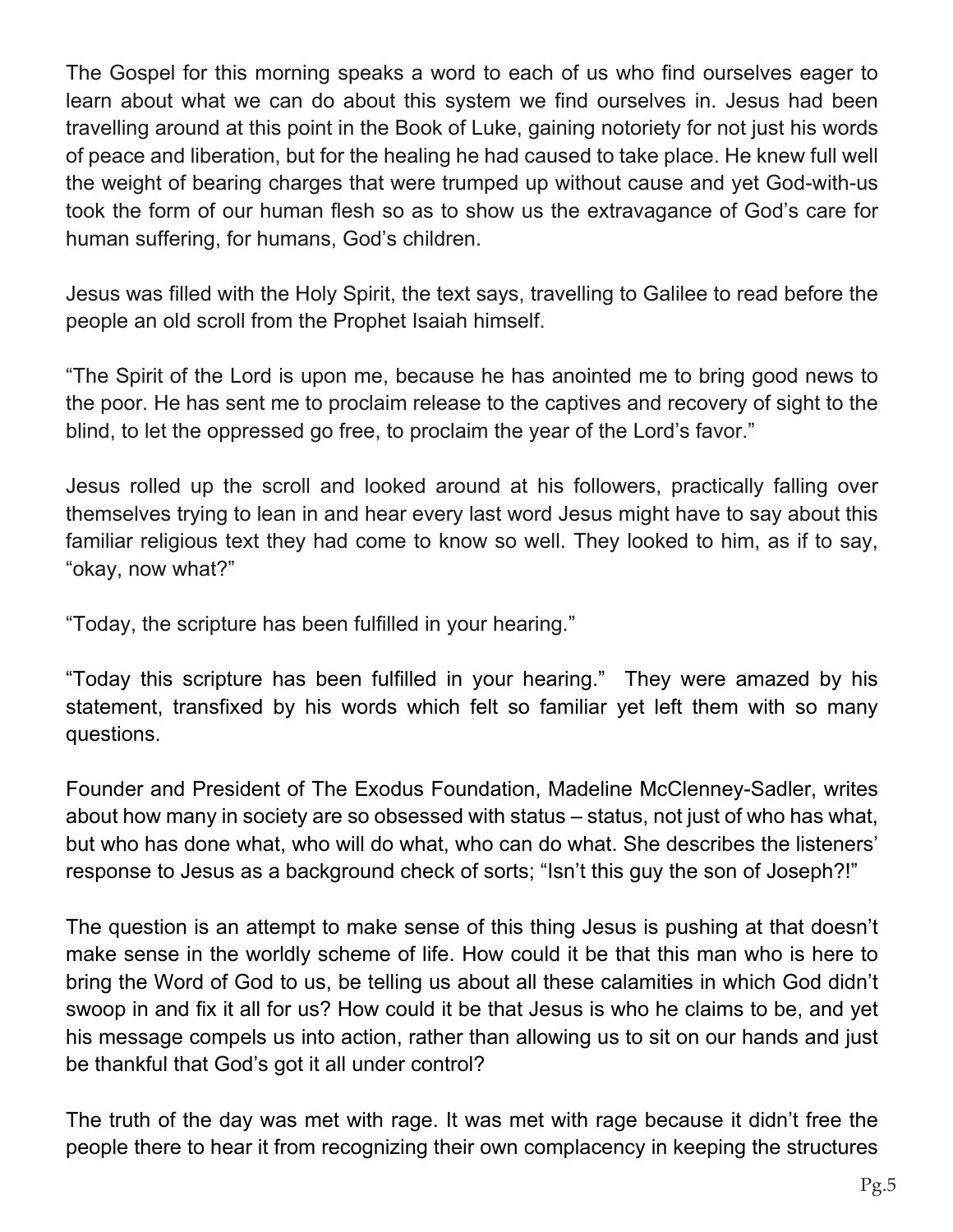designed to perpetuate oppression, just as strong as ever. They were mad because the truth Jesus was dropping on them was making them realize that not even God in the flesh would be able to come down from the top of a hill and do a magic wand dance and all of a sudden make the earth the place in which the realm of God is made known in perfection.

According to the NAACP: today, a Black person is five times more likely to be stopped by a police officer without just cause than a white person. A Black man is twice as likely to be stopped without just cause than a Black woman. One out of every three Black boys born today can expect to be sentenced to prison, compared to 1 out of 6 LatinX boys and one out of 17 white boys. 5% of illicit drug users are African American, yet African Americans represent 29% of those arrested and 33% of those incarcerated for drug offenses. In the 2015 National Survey on Drug Use and Health, about 17 million white people and 4 million African Americans reported having used an illicit drug within the last month. African Americans and whites use drugs at similar rates, but the imprisonment rate of African Americans for drug charges is almost 6 times that of whites. As of October 2016, there have been 1900 exonerations of the wrongfully accused, 47% of the exonerated were African American. Lastly, African American defendants are 22% more likely to have convictions involving police misconduct that eventually result in exoneration.

In two different places, the text for today leaves us with the Greek word *Aphesis*; release. The Spirit exists and is present in Jesus' ministry, not because he claims it to be. It is present and active because it has anointed Jesus to spread the word of release to the captives, to liberate all who find oppression and whose lives are caught up in the world which far too often rewards greediness in place of compassion. Aphesis  $-$  release. Release the captive and release each of us from the sin of complacency, from the sin of silence, from the lie that there are some human beings who are more worthy, more loved, more blessed than others. Release, from judgement, from judgement that somehow justifies the imprisonment of some, while in truth, all of us have committed sins and acts of wrongdoing. Release, from the myth that some of us have more repentance to do than others, from the myth that what we have is entirely our own and that it is ours to keep from our siblings. Release, from the arbitrary standard on which we claim to base our society that continues to keep Black individuals from seeing their full potential, while excusing white ignorance and inaction with labels like "acceptable" and "proper."

The Gospel message for this morning is one that is designed for all of us to hear. It is a message of freedom for all human beings, not just physical freedom, but spiritual freedom, freedom that allows the Spirit to take spark in each of us so that all of us may make our mark on the world, so that all of us will use our gifts and passions for the betting of God's holy community, in which every last one of us is welcomed and celebrated.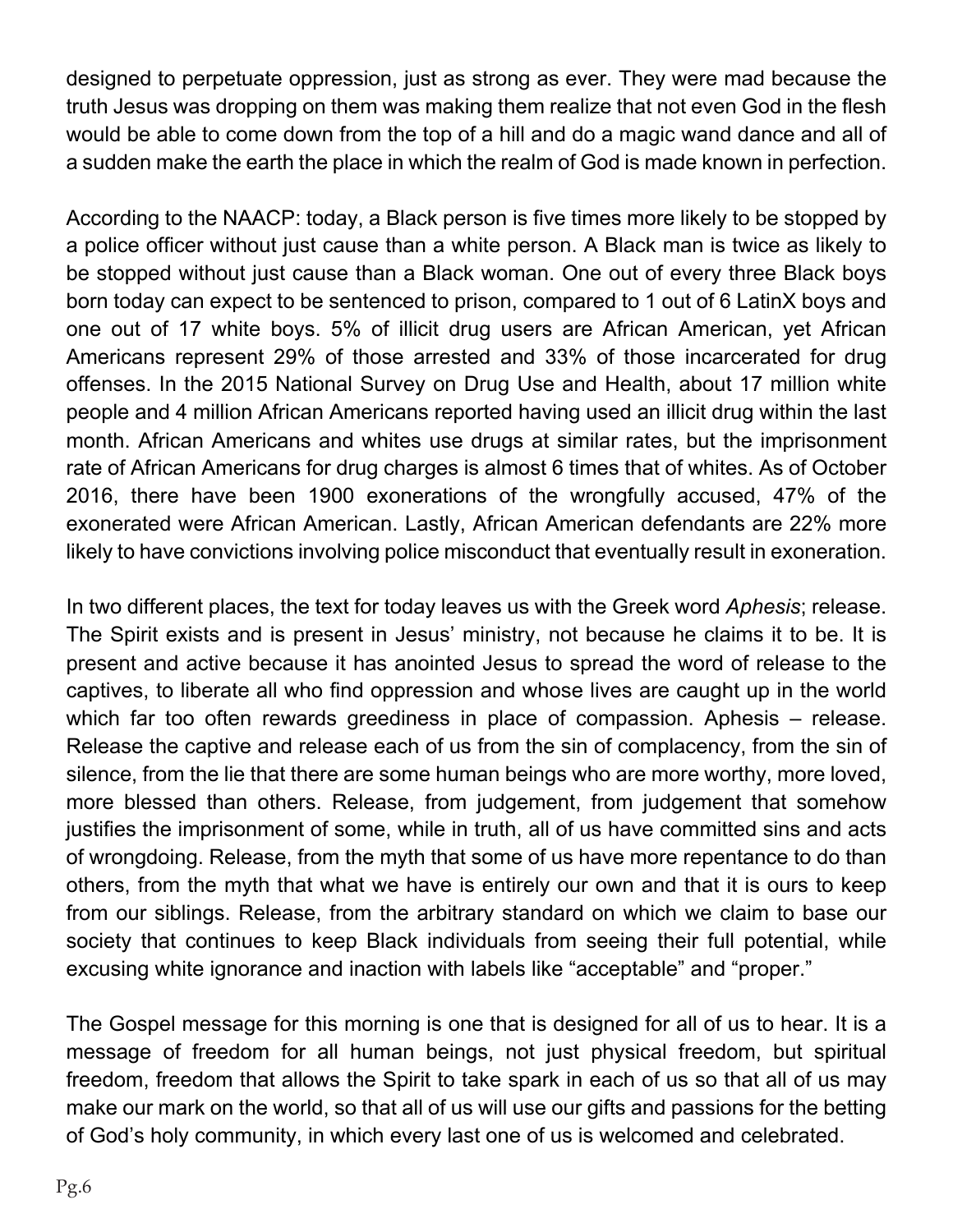For those who possess privilege, the radical Gospel message that the Spirit comes to anoint the liberation of all may find us uncomfortable with the truths it reveals – that there are others among God's beloved who do not possess this same liberation which God has promised for all. Jesus came to this world, he took on flesh, he went to his own home town, to let us know that God is with the oppressed. To let us know that God was with those who were enslaved then and those who are enslaved now. God is with the one in prison yearning for freedom, God is with those on the outside making waves of change so that none will be imprisoned no more.

We turn to God, the one whose Spirit is dancing and calling, the one whose voice is compelling us to stand not idle as we echo in our own lives and actions that Black Lives Matter. Black Lives Matter, to God, to Jesus, to the Spirit of companionship which leaves us not alone to do the task of justice to which we are called as Christians.

We commemorate Juneteenth, giving God thanks for the freedom which the Spirit provides, and the hands and feet we now are to use in response. In the name of the Spirit, in the name of the Jesus who saves and liberates, whose setting free is healing itself, may we hear the voice of the Spirit in this place. May we pick up our crosses and consecrate the road ahead with the love of the liberating Lord. May all be free. Amen.

#### **Feasting on the Word with Music** With the Trio: *l'II* Go Where You Want Me to Go

### **Communion**

With Pastor Doug Collins Music by Ben Smith, piano solo *Eat This Bread* 

#### **Invitation**

As we prepare to receive this meal, which we have come to know and expect and enjoy each week, my prayer is that this morning we don't lose sight of the radical nature of the very message and love, which it symbolizes. Jesus welcomed and welcomes all to this table. Servants or free, Jew or Gentile, black or white, male or female, no matter how one might identify or find themselves living about in this world, God has a mind and a heart for them.

### **Words of Institution**

God has a mind and a heart for you and welcomes each of us to this table of redemption. So that we may remember that night when Jesus gathered with his disciples in that upper room, they had come to expect to receive this bread and this cup, when Jesus did a new